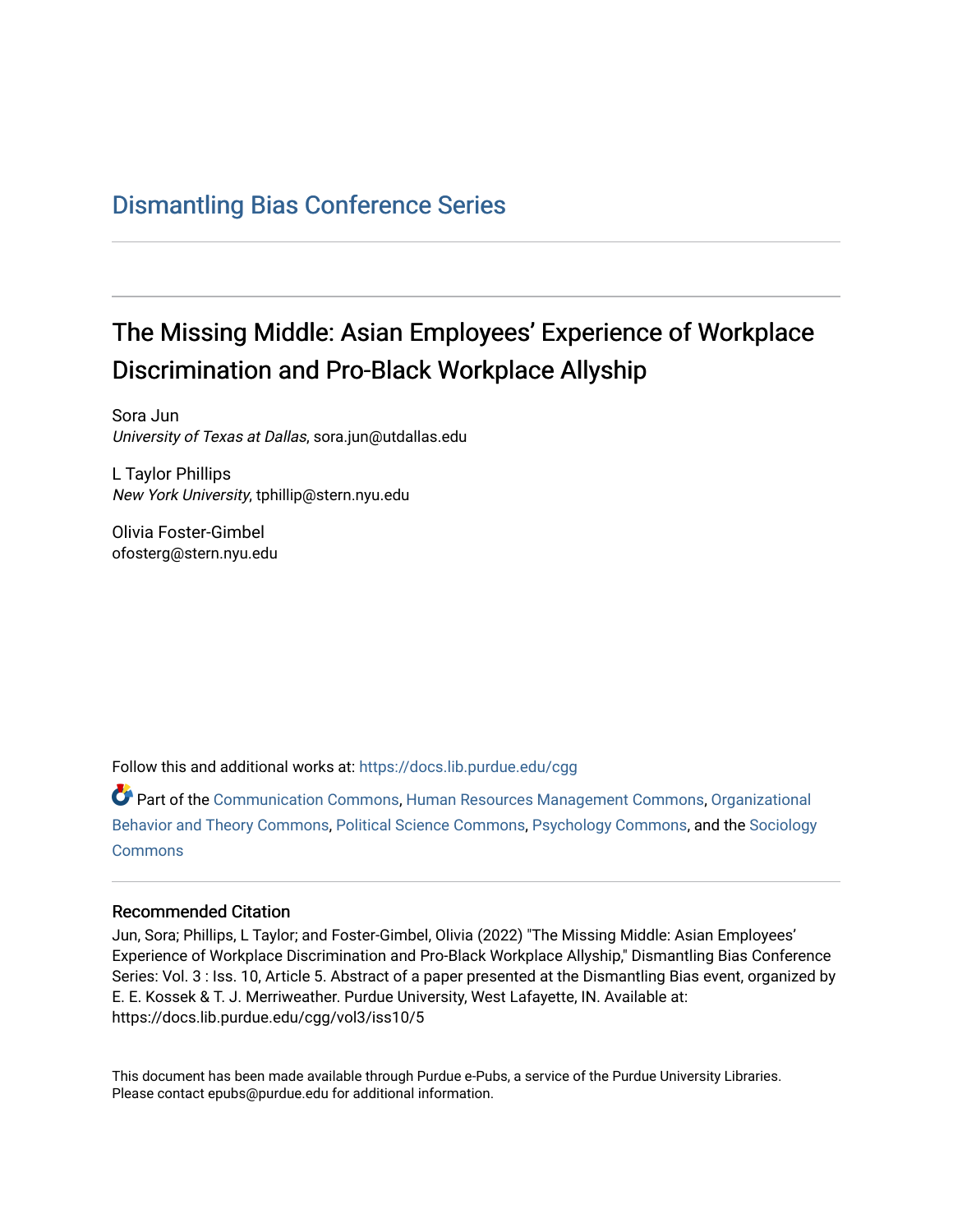## **The Missing Middle: Asian Employees' Experience of Workplace Discrimination and Pro-Black Workplace Allyship**

#### **Abstract**

 against racism toward other groups. In the current research, we examine how Asian employees' experiences of racism impact their propensity to combat racism against Black coworkers. We ground theorizing in the Common Ingroup Identity Model, Realistic Group Conflict Theory, and Asian employees occupy an intermediate status in the U.S. racial hierarchy between White and Black employees. Given this intermediate position, it is unclear whether and how Asian employees' own racial experience at work will affect their willingness to take action the emerging literature on allyship.

 more similar to Black individuals, which is subsequently associated with greater allyship toward allyship among Asian employees differ among White employees (Studies 2-3): In contrast to Finally, in a study examining how Black employees perceive allies (Study 4), we find that Black Across four studies, including a qualitative survey (Pilot), a time-lagged quantitative survey (Study 1) a pre-registered experiment (Study 2), and a conceptual replication experiment (Study 3), we find that Asian employees who experience more racial discrimination at work feel Black co-workers. We find that this relationship is heightened among Asian employees who have stronger zero-sum beliefs (Study 1). Importantly, we further find that processes that lead to Asian employees, White employees who perceive more anti-ingroup workplace discrimination feel *less* similar to Black individuals, which is associated with diminished pro-Black allyship. employees do not differ in their attitudes toward, and perceptions of effectiveness and standing of, Asian versus White allies.